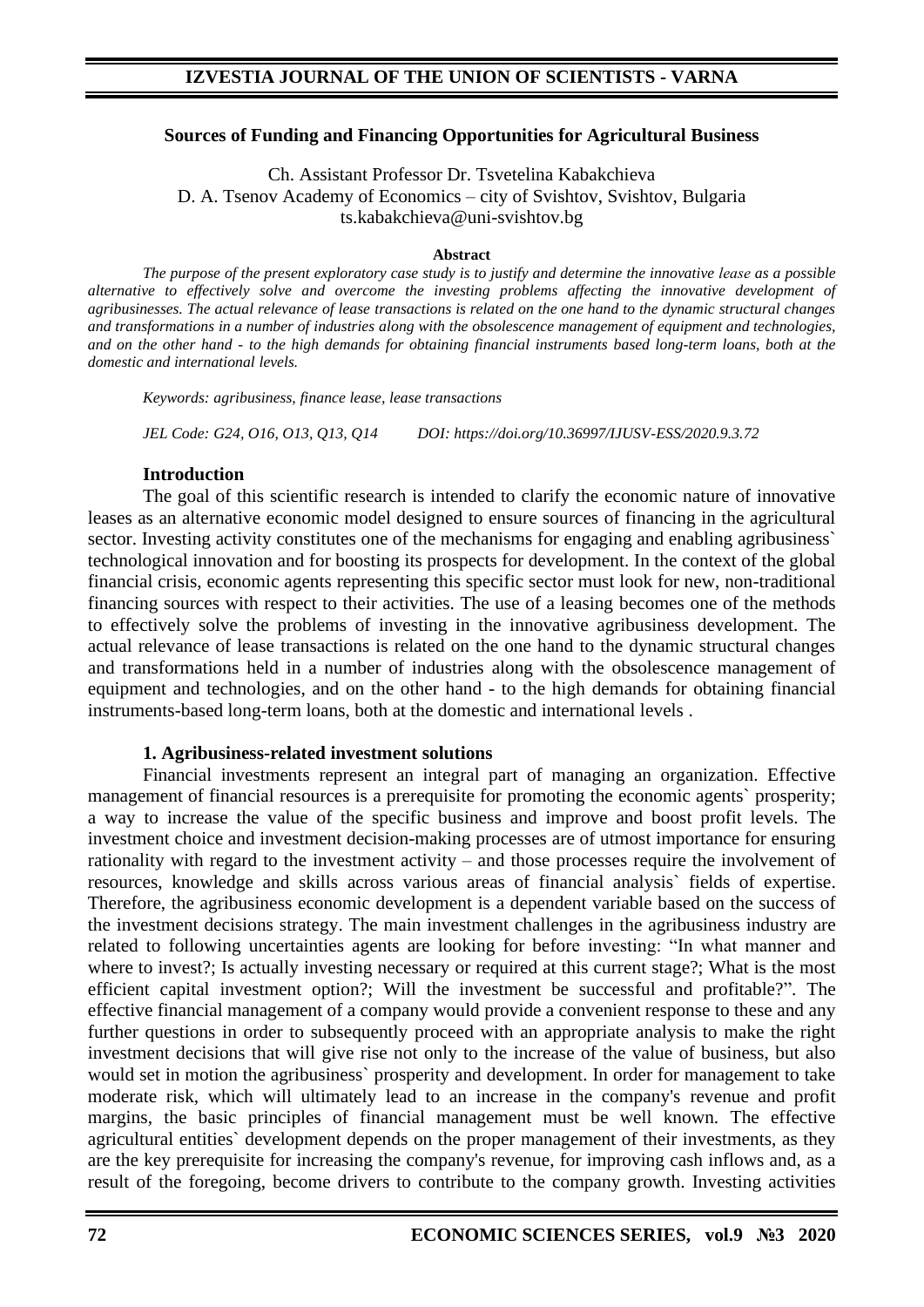## **ИЗВЕСТИЯ НА СЪЮЗА НА УЧЕНИТЕ – ВАРНА**

constitute specific source for increasing income, they have a central role with respect to the business organizations` activities, and their absence would prevent economic entities from carrying out their normal course of business.

To put it another way, investing is a type of financial activity related to the management of the assets of business units. The effective management of funds provided by the agricultural companies represents proof of the profitability and prospects of the business itself. The drivers triggering large capital movements, which lay the foundation of the existence and going concern model of public and private companies, are directly dependent upon the appropriate use of investment as a universal mechanism for redirecting savings to activities that have a rate of return greater than or equal to the market interest rate. Business or economic investments are applied in situations where the funds are used to acquire business assets that will bring in such income that they can compensate for the risk inherent in the economic endeavor. Profit motive is the main driver behind any economic transaction, which constitutes the basis of the relevant initiated endeavor. All agricultural companies that are engaged in a particular activity take steps to invest in various activities. Investing is a process that has a special economic significance, provides a return, and obeys the logical order of operations. The following features are of crucial importance:

The economic importance of investment - the efficient functioning, development of the economy and its overall growth are determined by capital and funds to meet the need for funding conducted both by the state and the individuals. The fact that individuals are net bidders and the State and companies are net capital seekers is essential for investment.

➢ Investment income - could be obtained in two forms: current income or increased value.

Marginal investment conditions - the economic agent must analyze its activities before investing, as well as become acquainted with its going concern status. This is necessary because investments cannot be considered as an alternative to the going concern principle, but only as a way to use cash income to meet the future needs of the business organization.

 $\triangleright$  Establishment of investment goals – the process of setting investment goals is determined by the definition of the conditions and the precise specification of the financial goals. This establishment requires a specific allocation of time, extent and risk associated with the expected return.

 $\triangleright$  Valuation of investment vehicles - the valuation includes measurement of both potential returns and risk relevant to each investment vehicle.

 $\triangleright$  Choosing the right investment option - this is the most important stage because it can determine the course of action. This is also the stage that can significantly affect the investment success, when the goals are realized as planned. In this situation, a good investment may be the one that avoids risk and taxes, and not just the one that simply maximizes returns.

Based on the "investment transaction" criteria, I will consider the grouping of investments in terms of their classification, namely:

❖ Consumer investment - if the transformation or acquisition of an asset does not lead to the achievement of income or profit, then these investments are aimed at ensuring the economic existence of the economic agents.

❖ Economic investments - unlike consumer investments, they are intended for generating profit. The transformation of assets is carried out in order to ensure availability of material conditions for the manufacture of products.

❖ Financial investments are directly related to economic investments.

Hence the following features could be outlined, namely:

- The investment of a financial asset constitutes financing for the seller of the investment.

- A fictitious asset is one in which financial investments are made.

- The investment asset arises on the basis of the need for financing and has a production nature.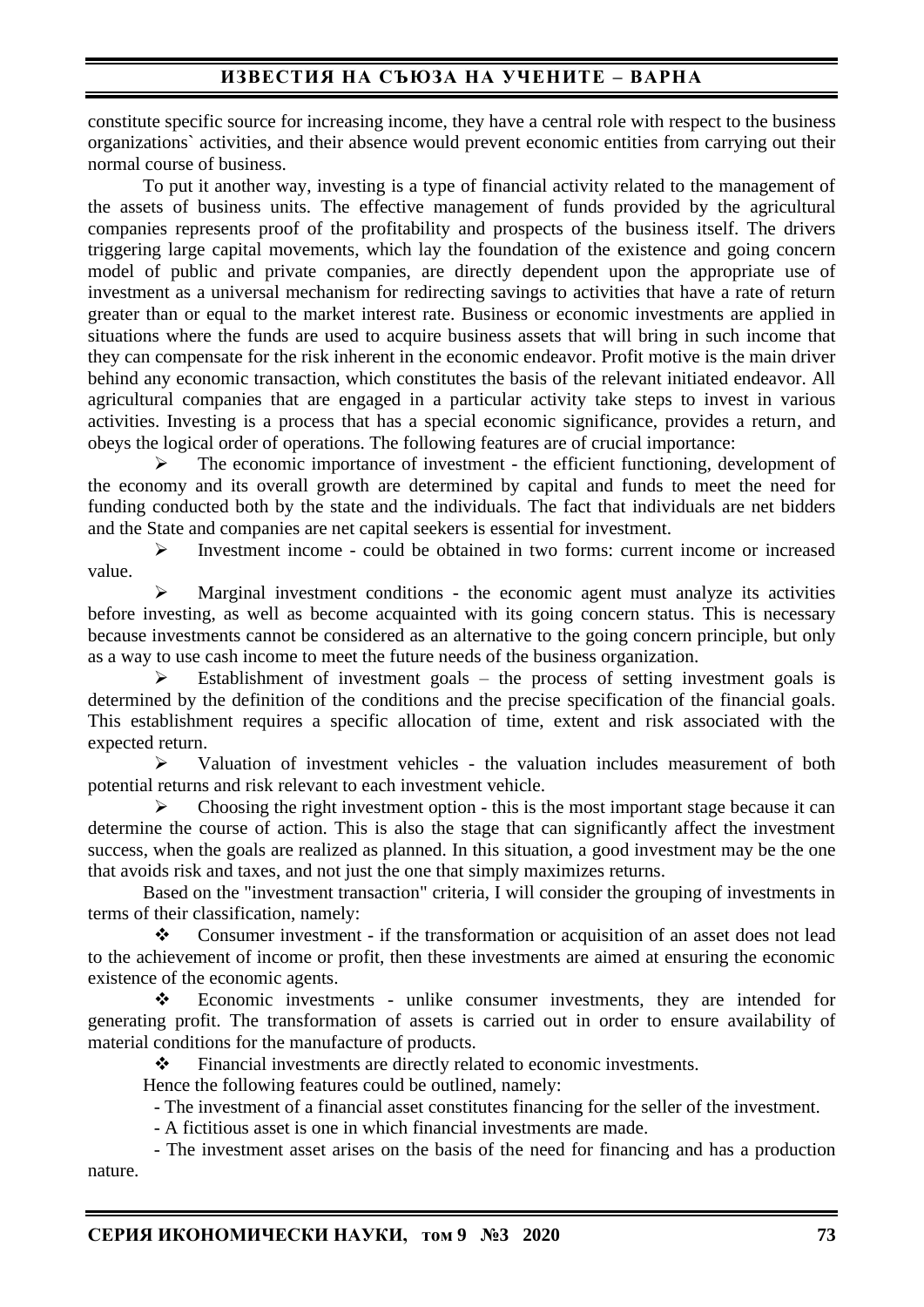## **IZVESTIA JOURNAL OF THE UNION OF SCIENTISTS - VARNA**

Capital budgeting is a process that involves planning and controlling of the income and expenses associated with investments in fixed assets. The analysis and synthesis of the comparable characteristics of investment projects in agribusiness is determined by the need for investment opportunities to be assessed. Capital budgeting constitutes a combination of investment and financial decisions. The planning of investment projects and the related financial sources is capital budgeting. By calculating the cost of capital, its return and the risk inherent in that return, the capital budget allocates long-term income and expenses. In regard to all the above facts we can define that *"Capital budgeting as a process of generating investment projects, their appraisal and risk indexing and selection of the best projects in terms of maximizing Business value.",* (Prodanov, 1999) also and for the formulation of long-term investment projects, which will subsequently bring a long-term return that will exceed the cost of invested capital.

Before the relevant bodies representing agribusiness make the necessary management decisions, a good analysis of the undertaken projects - their advantages and disadvantages - must be performed, as well as all factors of the business environment must be taken into account. Based on this analysis, the management can effectively forecast all the elements that will affect the implementation of the project in order to achieve optimal results and to maximize profits in favor of the company. Without the knowledge, use and application of the principles of budgetary management, all these analyzes will not be possible. Budget management includes a set of tools that help organizations achieve the best possible results in accomplishing their goals and objectives. *"The budget management of the company is nothing but a process of predicting with a certain accuracy the future events in the life of the company and creating opportunities to prevent negative trends in financial policy."* (Adamov, V., Zakhariev, V., Prodanov, S., 2003)

Any decision to be taken by any agricultural company that is related to certain investment intentions must consider some important factors, namely:

The expected development of the industry - advantages and disadvantages, strengths and threats. All these factors are essential for the successful implementation of investment intentions.

 $\triangleright$  The amount of cash resources that the company is holder of. Here the answer to the question "Will the organization have enough free funds to carry out its follow-up activities?" should be provided. An analysis must also be made of the ability of the agricultural business to cope with the possible crisis on the market, whether it will be able to resist problems related to the reduction of sales, production, etc.

➢ Will there be fluctuations in the prices of the offered products and services and if so, will there be a change in the structure of its consumers.

➢ Determining the risk factors of the agricultural company and taking appropriate measures to eliminate them is a result of the effective implementation of budget management.

Of all the decisions that are made by the management of the company, the only ones that are able to increase the value of the business, and hence the wealth of its owners are investment decisions. Today, the value of the business can be considered as the present value of all expected cash flows.

Cash flows can be divided into two types:

Cash flows that result from past investment decisions and are located in the form of assets in existing corporate investment projects.

✓ Opportunities for future profitable investment, measured by the present value of the expected cash flows generated by future investment projects.

A prerequisite for minimizing the uncertainty of the project and the overall risk of the project is the process of making investment decisions by the company. This process provides an opportunity for companies to assess the negative aspects of the investment project and to take measures to overcome them. When making an investment decision, it is necessary to perform an analysis of the environment, competition and other factors that could affect the future activities of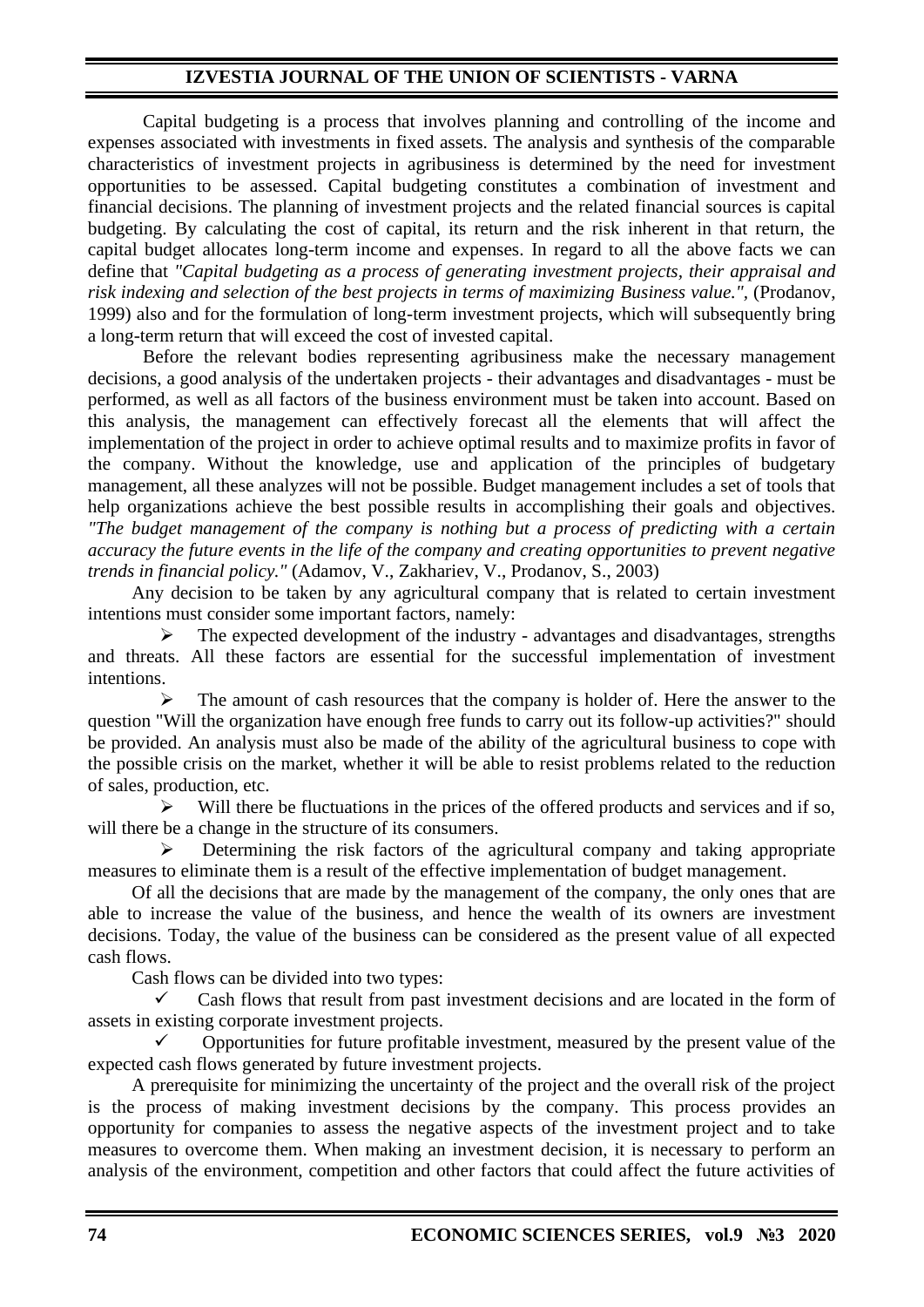## **ИЗВЕСТИЯ НА СЪЮЗА НА УЧЕНИТЕ – ВАРНА**

the organization. Financial management must take into account several stages of the investment project to implement an effective decision, as many factors can influence investment decisions, namely:

- *"Estimation of the expected net cash inflows related to the proposed project."*
- *"Determining the actual value of the expected net cash inflows."*
- *"Estimation of the initial net costs necessary for the implementation of the proposed project."*

 *"Comparison of the actual value of expected net cash inflows relating to these costs." (Adamov, V. et al., 1995)*

The fact that future cash flows may be characterized by a degree of uncertainty requires that the risk associated with those cash flows be taken into account. This risk can be defined, on the one hand, as uncertainty about the combination of fixed and variable costs of the company, determining the operational risk, and, on the other hand, as the risk of future sales and sales prices, making up the sales risk. The prospects of an investment project in agribusiness are present when one of the following situations is in place:

When the project is implemented so that it can provide the owners of the respective business, cash flows that cover the investment risk assumed by them. In this situation, financial managers can rest assured that this project will provide the organization with an increase in wealth, i.e. increase of the business value and of the share capital.

The second situation is related to the presence of a negative project return, ie. when the project provides lower cash flows so that capital owners can be compensated for the risk they take.

The third possibility for the prospect of the project represents a scenario where the cash flows are equal to the need to compensate the owners of capital for the risk taken by them.

As this approach makes it possible to outline the benefits and costs of individual projects and on this basis to make rational decisions for their implementation, it ends up being a preferred approach for financial managers. Making an investment decision and making an investment choice are actions that go hand in hand with a number of steps that can lead to the positive implementation of a project. In order to gain a clearer understanding of the individual factors that influence investment decisions, attention must be paid to the budgetary management of investments.

Investments for each agricultural company are a prerequisite for its growth and increase of its wealth. However, without a good financial manager to prepare capital budgets for the investments made by the company, the desired capital increase will not be feasible, respectively the company may even end up in a losing position. It is necessary for specialists to be well acquainted with the specific features of investments, and the most important factor that must be taken into account is their profitability.

#### **2. Aspects of innovative leasing in agribusiness**

Since 2008, the world has been facing the most serious economic crisis since the Great Depression. The current situation requires quick and adequate solutions to turn the crisis into an opportunity and to restore economic growth. Bulgaria is a full-fledged member of the EU and although the progress in the country's economy is stable, it is not transformed into a better innovation potential. According to the innovation index of Bulgarian enterprises (http://enterpriseeurope-network.bg/2880/indeks-na-inovatsionnata-aktivnost-na-balgarskite-predpriyatiya/) a layer of about one third of the companies has been formed (29-34% ), which innovate every year, with 90% of them having a non-decreasing innovation budget, and half of them increased it in 2017 compared to 2012. About 7 to 10% of companies innovate periodically. The Innovation Index of Bulgarian enterprises for 2016 shows that compared to the best developing countries in Central and Eastern Europe - Hungary and the Czech Republic, in Bulgaria enterprises have almost twice lower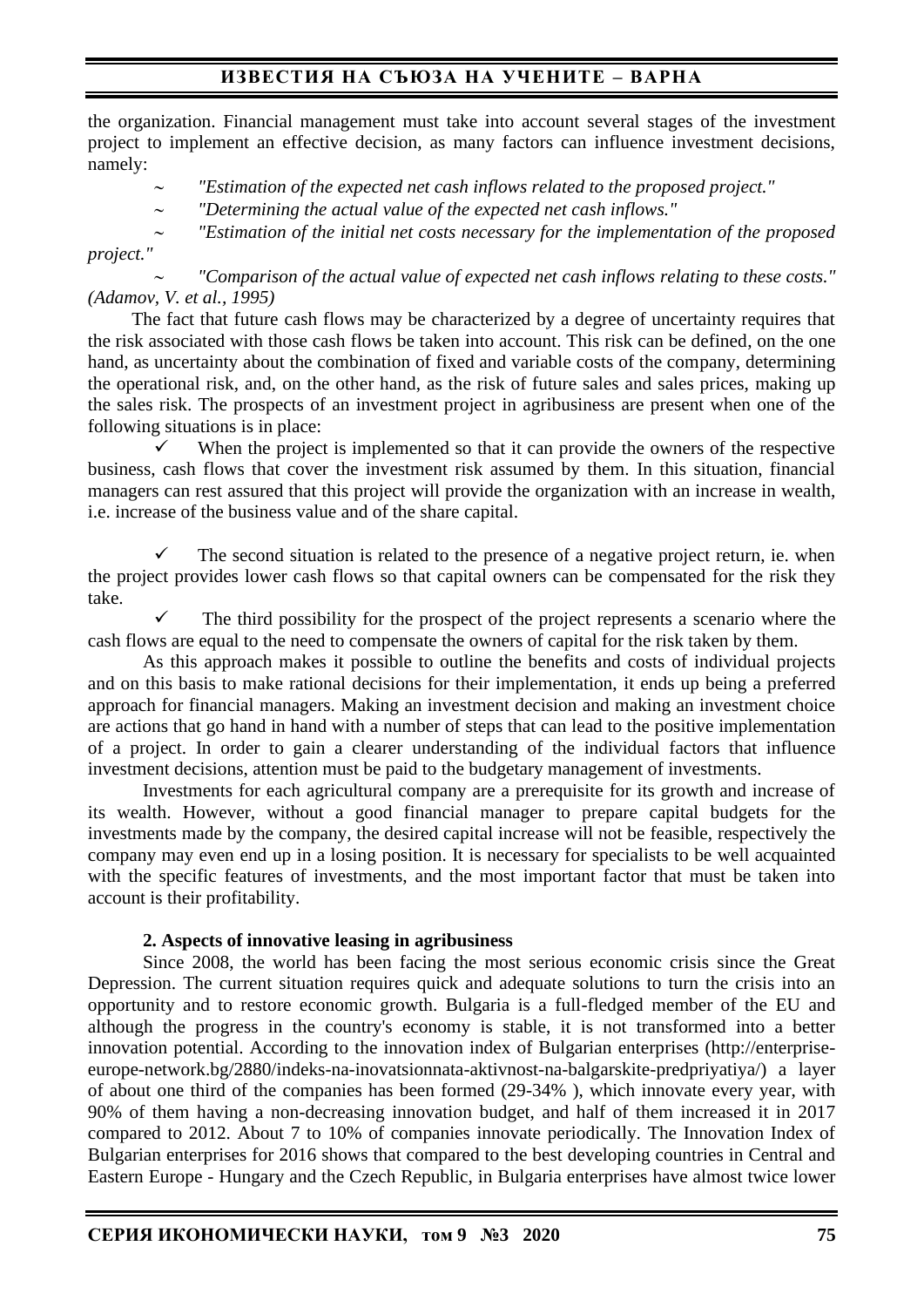## **IZVESTIA JOURNAL OF THE UNION OF SCIENTISTS - VARNA**

pace of the innovation activity. (Https: // ww.capital.bg/biznes/kompanii/2016/12/07/ 2878703 koi sa inovativnite predpriiatiia na 2016  $g/$ ). The country's innovation system suffers from a shortage of critical mass - research and education infrastructure remain fragmented, leading to a scattering of research potential. Business is weakly involved in the innovation process, and the interaction within the innovation system is inefficient. The latest Community Innovation Survey (https://ec.europa.eu/eurostat/web/microdata/community-innovation-survey) from 2016 demonstrates that the share of innovative companies in Bulgaria is 27.4% out of all enterprises in Bulgaria in the sector of industry and services and ,based on this criteria, the country holds one of the lowest positions in the EU (See Figure 1).

Bulgaria ranks one of the lowest in the EU in terms of the number of innovative enterprises. This is demonstrated within the results of the Community Innovation Survey, 2016.

The highest share of enterprises engaged in innovation is the one in Germany (67.0%), Luxembourg (65.1%) and Belgium (64.2%). Ireland, Great Britain and Austria are the following in the list.

Less than a third are the companies active in this field in Romania (12.8%) and Poland (21.0%), followed by Latvia (26.5%), Hungary (26.6%), Bulgaria (27.4%) and Estonia (27.8%).



#### Дял на иновативните предприятия, %



Capital investments are an indicator of the financial capabilities of the enterprise, which can be used to finance innovative projects. A link between innovation activity and capital investment can be expected in cases of intensive development of the enterprise, where the need to expand the facilities stems from the introduction of new production processes and products. The use of innovative lease is one of the ways to effectively solve the problems of investing in the innovative development of agribusiness.

The receivables of leasing companies under finance and operating leasing at the end of March 2018 totaled BGN 3.634 billion (3.5 per cent of GDP) compared to BGN 3.332 billion (3.4 per cent of GDP) at the end of March 2017, according to BNB data.

At the end of the first quarter of 2017 on an annual basis they increased by 9.0 percent (BGN 301.2 million), as per data revealed by the Central Bank. Financial lease receivables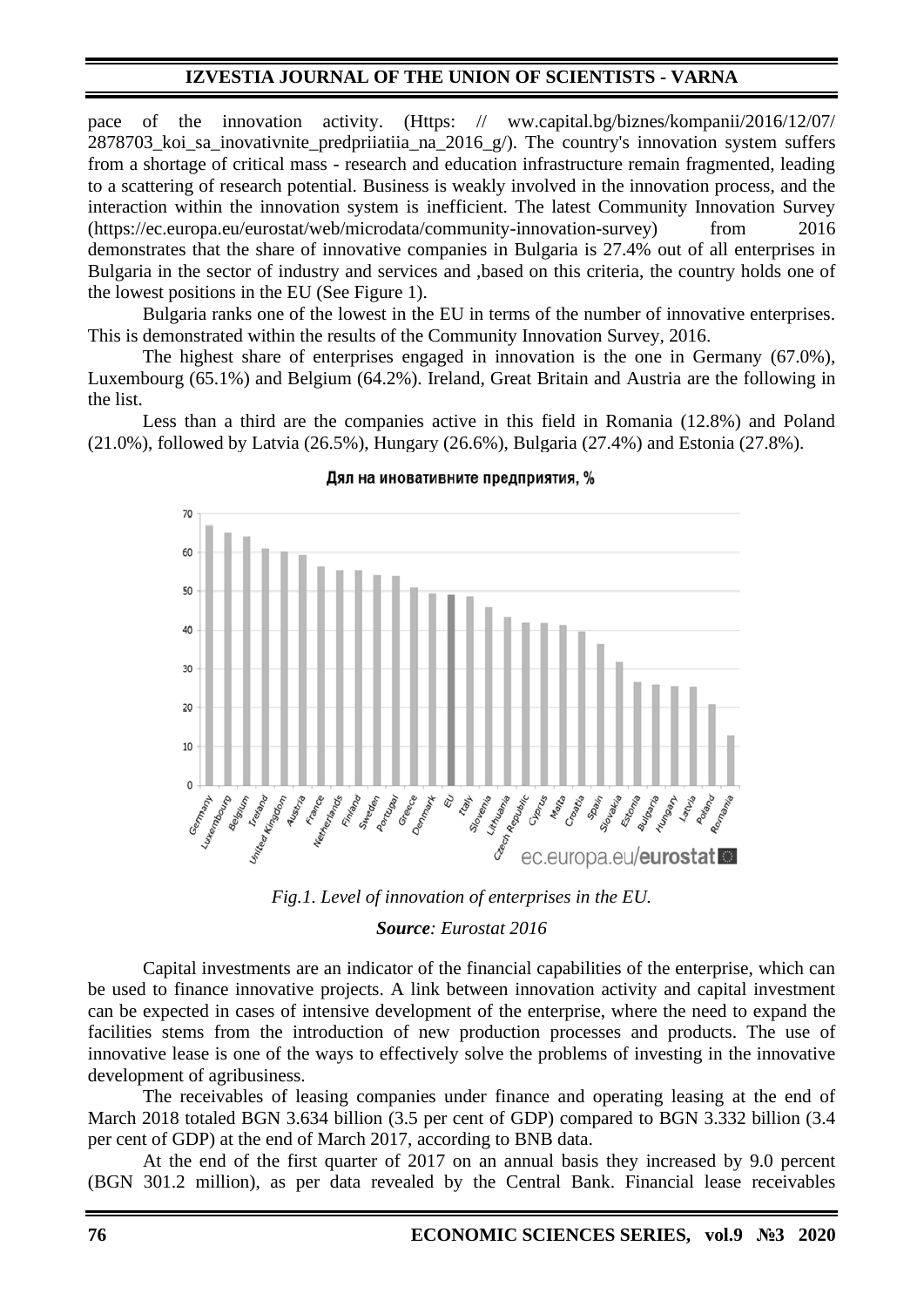amounted to BGN 3.437 billion at the end of the first quarter of 2018, increasing by 7.2 percent (BGN 230.7 million) on an annual basis. Receivables under finance leasing contracts for trucks and vans amounted to BGN 1.146 billion at the end of March 2018, increasing by 5.1 percent (BGN 55.5 million) compared to the end of March 2017.

At the end of the first quarter of 2018, receivables under finance lease contracts for cars amounted to BGN 1.259 billion.

On an annual basis, they increased by 20.3 percent (BGN 212.1 million). Receivables from finance lease contracts for machinery, equipment and industrial equipment amounted to BGN 682.8 million, increasing on an annual basis by 3.7 per cent (BGN 24.4 million), with the highest amount of lease receivables in the Trade sectors ( 26%), Transport (18%) and Construction (18%). In the agricultural sector, the amount of finance lease receivables is significantly lower by about 3%, which shows us that economic agents benefit insignificantly from the advantages of lease transactions and, in particular, from the opportunities of innovative lease.

Innovative lease is a specific type of economic relations between economic agents regarding the object of the leasing transaction in the process of innovation activity. (Ayupov, 2002) According to sources revealed in specialized literature, leasing is defined as "an agreement with the owner of the property (leaser) to provide the other party (lessee) its use for a certain period at a certain price…". (Milanov, 1999) It creates a rental relationship, which is related to the circumstance of providing the function of managing an innovative asset for a certain period of time, in exchange for a certain price paid. This fact is a clear confirmation of the principle that the income from an asset is obtained during its operation, and not from the advantage of owning it.

Apart from being a specific type of relationship, innovative lease can also be considered as:

independent type of innovation activity. For certain business entities, lease commercial transactions can express their main scope of business activity and make up their source of main income. In fact, these are specialized business entities that form their own fleet of innovative products or receive them from their owners and provide them to third parties for management. Therefore, these entities carry out lease commercial transactions in terms of their principal occupation and develop their functions between the producers or owners of machinery and equipment and the economic entities consuming their efficiency.

form of investment. In which case temporarily free or attracted funds from the lessor are invested in innovative products, under the terms of lease relations between the economic agents of the leasing transaction. One party provides assets for use and management for a certain period and the other one, uses the innovative products according to their purpose and pays certain installments determined under the lease agreement.

form of placement. At certain times, in order to expand market share, increase revenue, lease is used by companies to market new products, i.e. it can be considered as a marketing tool for market penetration and conquring markets.

### **3. Advantages and disadvantages of lease transactions**

In order to justify the economic benefits of using innovative leases, we should trace the advantages and disadvantages of leasing transactions from the prospective of all participants. (Mihailov, 2003, p. 348) For example, *the benefits for the lessee are realized in several aspects:* lease is an alternative for acquiring innovative assets, and to finalize the investment project the lessee does not have to provide 100% funds for the investment; in the case of lease, the issues with the acquisition and financing of the investment are resolved simultaneously; maintaining a good level of liquidity - the costs of acquiring innovative equipment are evenly distributed throughout the period. (Dobreva D. i., 2005). On the other hand, the introduction of direct payments is a mechanism for consistent market-oriented reforms that improve the competitiveness of the agricultural sector by encouraging farmers to adapt to market conditions. (Veselinova, N., 2014, p. 105) In this manner, own funds can be used for other purposes; the leasing installments are paid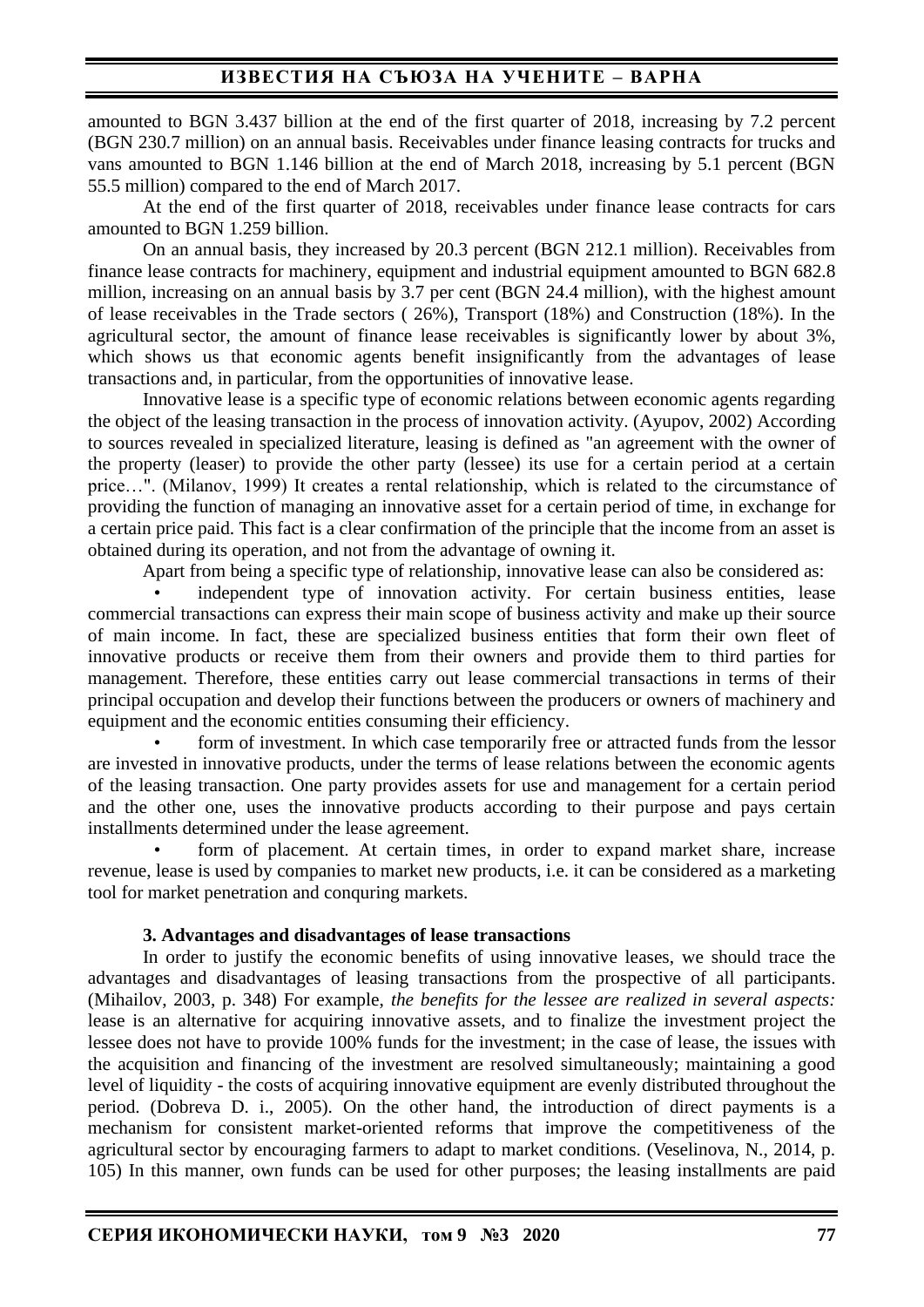### **IZVESTIA JOURNAL OF THE UNION OF SCIENTISTS - VARNA**

during the leasing period from the revenues as a result of the operation of the lease property; in fact, lease payments are made on a schedule that allows the lessee to coordinate its costs and revenues; leasing is a means of overcoming the obsolescence of the leased property and a means of studying the technical and economic indicators of a given equipment for the purpose of subsequent purchase; in case of low profitability, the lessee has the opportunity to lease the property / subleasing, repayable leasing /; the lessee accrues depreciation on the leased property, thus reducing its taxable base; the leased property can serve as collateral; Leasing is an opportunity to attract foreign investment by borrowing assets from foreign counterparties. (Karakasheva LL, 2001, p. 166).

*The advantages for the lessor derived from leasing transactions are:* leasing is a type of business activity, providing good profit by providing innovative assets under leasing; the main role in the preparation and conduct of the leasing transaction lies with the lessor. He receives additional remuneration for this service; the lessor has the opportunity to control the financial resources with which the leased property must be acquired; in case a bank or other financial institution participates in the leasing operation as a lessor, it has the opportunity to temporarily invest its free funds and thus to achieve a higher degree of liquidity in its loan portfolio. (Naidenov, Leasing - Financial and Legal Aspect, 1995, p. 40)

*The economic benefits of leasing for the leasing equipment supplier are:* leasing can be considered as a means of selling a new product or service; it is a marketing tool for market penetration and conquering marketing strategies; through this transaction the seller transfers all risks associated with the lessor's asset. (Pavlova, 1998, p. 7)

The disadvantage is that it is not necessary for economic agents in the agricultural sector, who do not have sufficient financial resources to purchase innovative assets, to own their own property to work and generate income and generate profit. Statistics already show a trend of accelerated high-tech implementation in some farms, which immobilizes capital and reduces their profitability. The mechanisms of innovation leasing allow them to obtain the right to use the necessary innovative products for production for a certain period, under a certain payment condition and under certain terms and conditions. Increasing competition between leasing companies forces them to look for ways to reduce the value of leasing services, which is a prerequisite for the use of various financial instruments in leasing transactions. As a result, securitization of lease receivables and synthetic leasing occur.

Based on the above, the following main conclusions can be summarized:

*First. Leasing is a modern form of trade loan, which is rapidly penetrating the Bulgarian business practice in agribusiness. This is explained by the advantages it provides for the individual participants in the leasing transaction.*

*Second. Among the wide variety of leasing options, financial lease is of the greatest importance and applicability. It is applied as an analogue of the bank loan for servicing the investment process, which is characterized by such characteristics as longevity, return and interest rate.*

*Third. Financial lease, as a way of serving business interests, also involves determining its benefits for each of the parties. For the lessor it is necessary the correct calculation of the amount of the leasing installments and the efficiency of the leasing transactions to be performed, for the lessee - on the basis of the calculations a decision should be made for whether decide to proceed with a leasing or a loan.*

The development of the agricultural sector also raises the need for progressively increasing and diverse forms of financing with a longer loan repayment period. For small and medium-sized agricultural holdings, the opportunities for obtaining funds are more limited. One of the possibilities is for them to use leasing as a form of commercial loan through which to obtain the necessary equipment. Financial lease provides the equipment supplier with an efficient and low-risk form of distribution. By offering leasing services in addition to its main product, it helps to attract new customers. For lessees, leasing is a cost-effective and efficient tool that allows leased equipment to